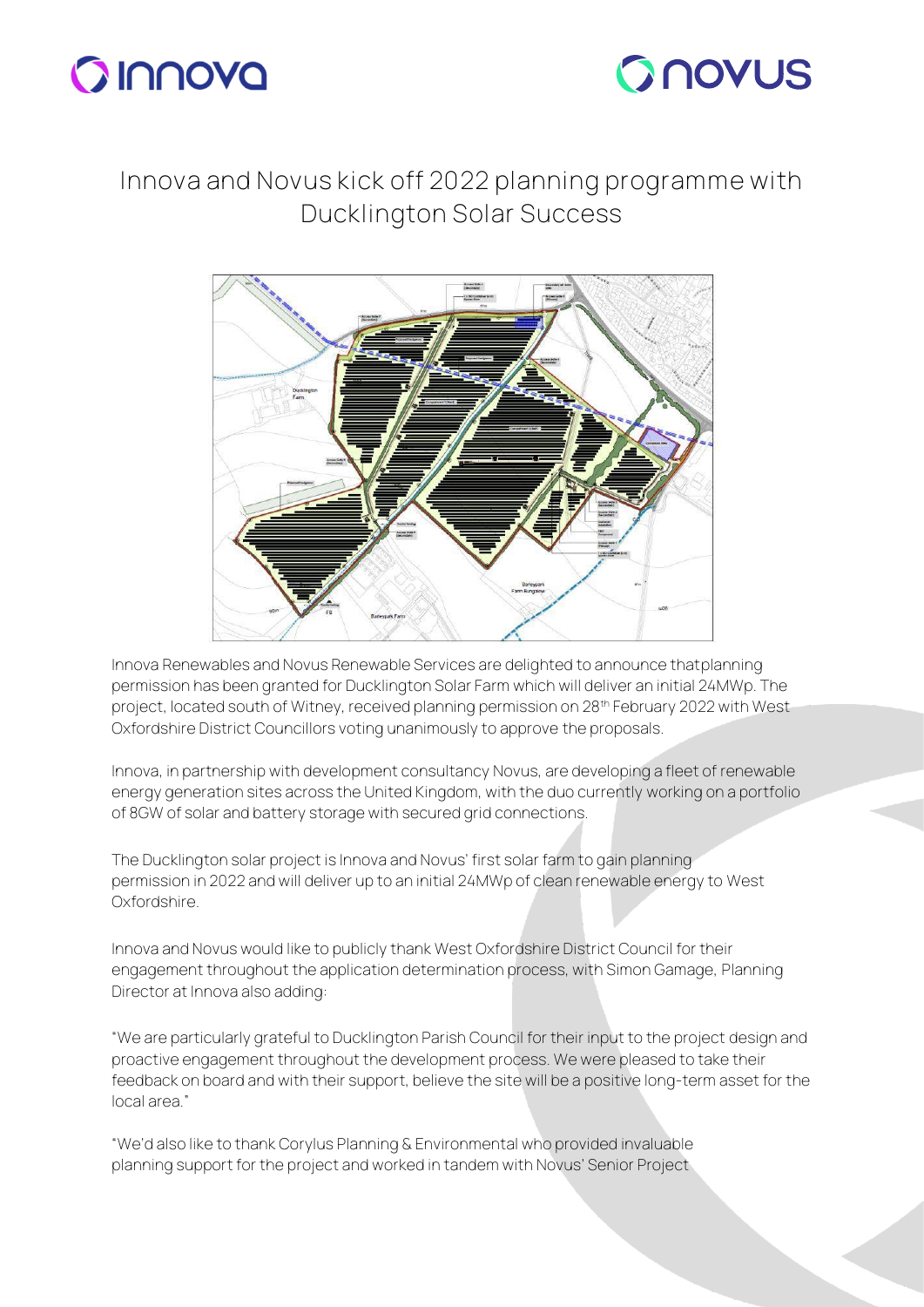Manager, Simon Murrells, to tailor the project to provide lasting benefits to the local area."

The site is expected to be operational during the second half of 2023 and as well as generating green energy powering around 7,800 homes, which is approximately 16% of all households in the West Oxfordshire District. The project will deliver significant biodiversity improvements, an enhancement of an existing public footpath that runs through the site, and the chance to give back locally in the form of a community benefit payment.

Ryan Adams, Director of Novus said:

"Ducklington Solar Farm marks the first successful planning decision of what is likely to be a busy 2022 for Novus and Innova. Together, we are making significant progress in the rollout of renewable energy across the UK in our push for Net Zero and as part of this we expect to submit a further 15 solar and battery storage projects into the planning system during the remainder of the year, alongside 4 currently awaiting decision, each seeking to bring clean, lower cost energy onto the grid whilst providing myriad benefits to local communities."

Novus were advised on the project by a multi-disciplinary team led by Roadnight Taylor on grid and Corylus on planning.